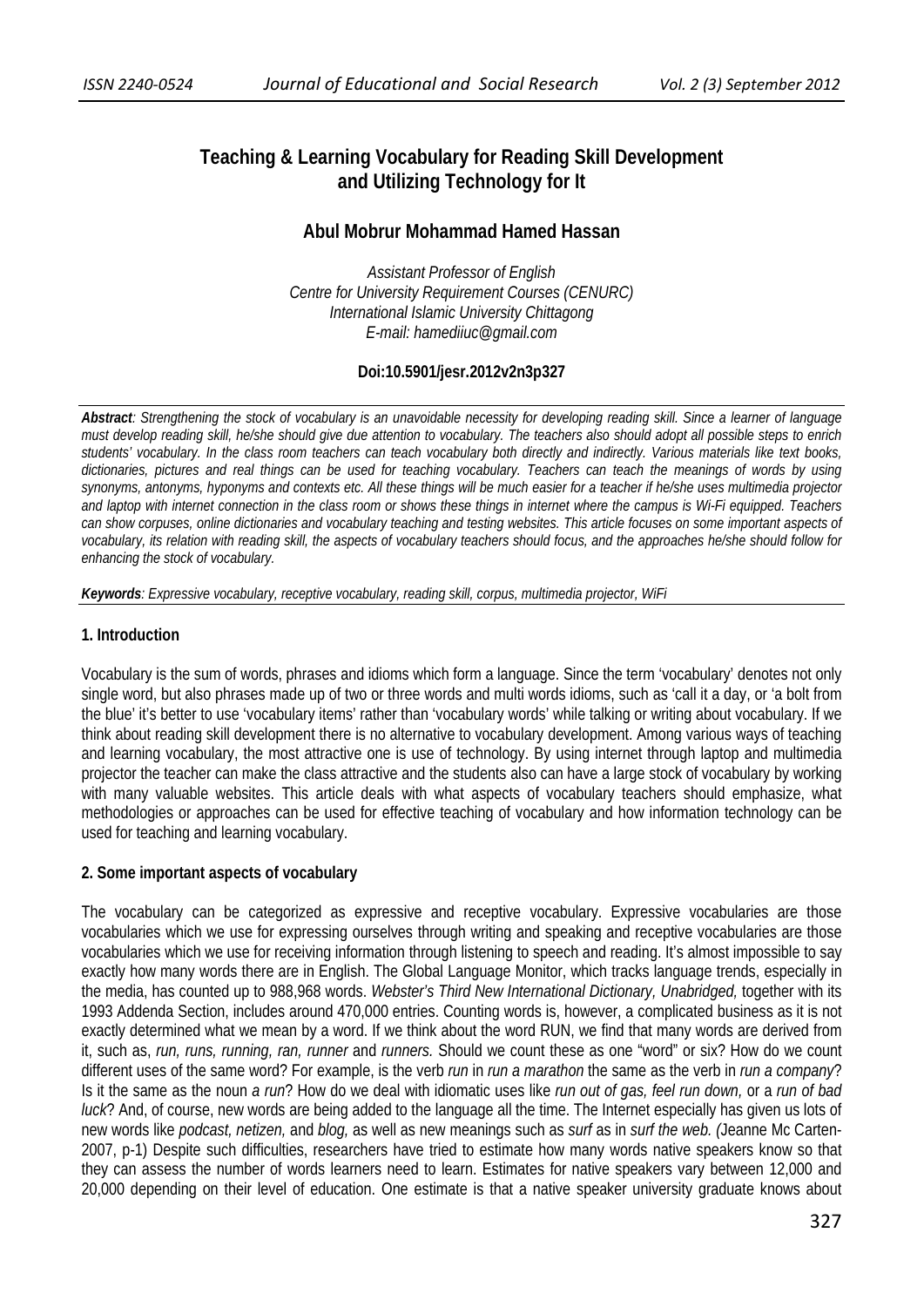20,000 word families (Goulden, Nation, and Read, 1990), not including phrases and expressions. Current learners' dictionaries such as the *Cambridge Dictionary of American English* include "more than 40,000 frequently used words and phrases." This huge number of items presents a challenge that would be impossible for most English language learners, and even for many native speakers. Fortunately, it is possible to get along in English with fewer than 20,000 words. Another way of deciding the number of words learners need is to count how many different words are used in an average spoken or written text. As some high-frequency words are repeated, it is said that learners can understand a large proportion of texts with a relatively small vocabulary. So, for example, learners who know the most frequent 2,000 words should be able to understand almost 80 percent of the words in an average text, and a knowledge of 5,000 words increases learners' understanding to 88.7 percent (Francis and Kucera 1982).

# *2.1 Connection between reading skill development and vocabulary development and necessity of both aspects of language*

We find that there is a close relation between vocabulary and reading skill, i.e., a capability and competence of comprehending any written text. It is to be mentioned here that, the importance of reading skill development is so great for some very practical reasons. In the first place English is the medium of instruction for many educational programs and most of texts, reference books and academic writings are available in English either in original text or in translation. So reading skill helps a student collect huge data on the subject of his/her study. Although various factors, like basic knowledge of the sentence structure and grammar, understanding the meanings of vocabulary items and background knowledge of the topic dealt with in that written text contribute to its comprehension, knowledge of vocabulary is the prime factor in this regard. One of the oldest findings in educational research is the strong relationship between vocabulary knowledge and reading comprehension. Word knowledge is crucial to reading comprehension and determines how well students will be able to comprehend the texts they read. Vocabulary experts agree that adequate reading comprehension depends on a person's knowing between 90 and 95 percent of the words in a text (Hirsch, 2003). Readers who do not recognize at least 90 percent of the words will not only have difficulty comprehending the text, but they will miss out on the opportunity to learn new words. *The Report of the National Reading Panel* (2000) concluded, "The importance of vocabulary knowledge has long been recognized in the development of reading skills. As early as 1924, researchers noted that growth in reading power relies on continuous growth in word knowledge" (pp. 4–15). Rupley, Logan & Nicholas, (1998/99) opine "Vocabulary is the glue that holds the stories, ideas and content together…making comprehension accessible for children." As vocabulary is one of the major factors of comprehension, teachers of English language as well as learners should give due attention to it.

# *2.2 The aspects of vocabulary learners should know*

Learning vocabulary is a challenge for learners, partly because of the size of the task, and partly because of the variety of vocabulary types to be learned, including single words, phrases, collocations, and strategic vocabulary, as well as grammatical patterning, idioms and fixed expressions. There are many aspects of vocabulary items, which learners should acquire. Richards (1976) and Nation (2001) list the different things learners need to know about a word before they can claim to have successfully learned it. These include:

- \* The meaning(s) of the word
- \* Its spoken and written forms
- \* What "word parts" it has (e.g., any prefix, suffix, and "root" form)
- \* Its grammatical behavior (e.g., its word class, typical grammatical patterns it occurs in)
- \* Its collocations
- \* Its register
- \* What associations it has (e.g., words that are similar or opposite in meaning)
- \* What connotations it has
- \* Its frequency

It would be unrealistic to teach everything there is to know about a word at the first time it is presented to students – and any such attempt would make for some very tedious lessons. Obviously we need to make choices about how much we teach on a first presentation. For example with the word *like,* in addition to its sound and spelling we might choose to teach only one of its meanings (to enjoy, find something to be pleasant) with one grammatical pattern (*I like*+ singular or plural noun) and some associated vocabulary (*I like football/cartoons; I can't stand game shows*). At a later date we can add other meanings such as to be similar to (*I have a car like that)* or add more grammatical patterns such as *like*+ *to*+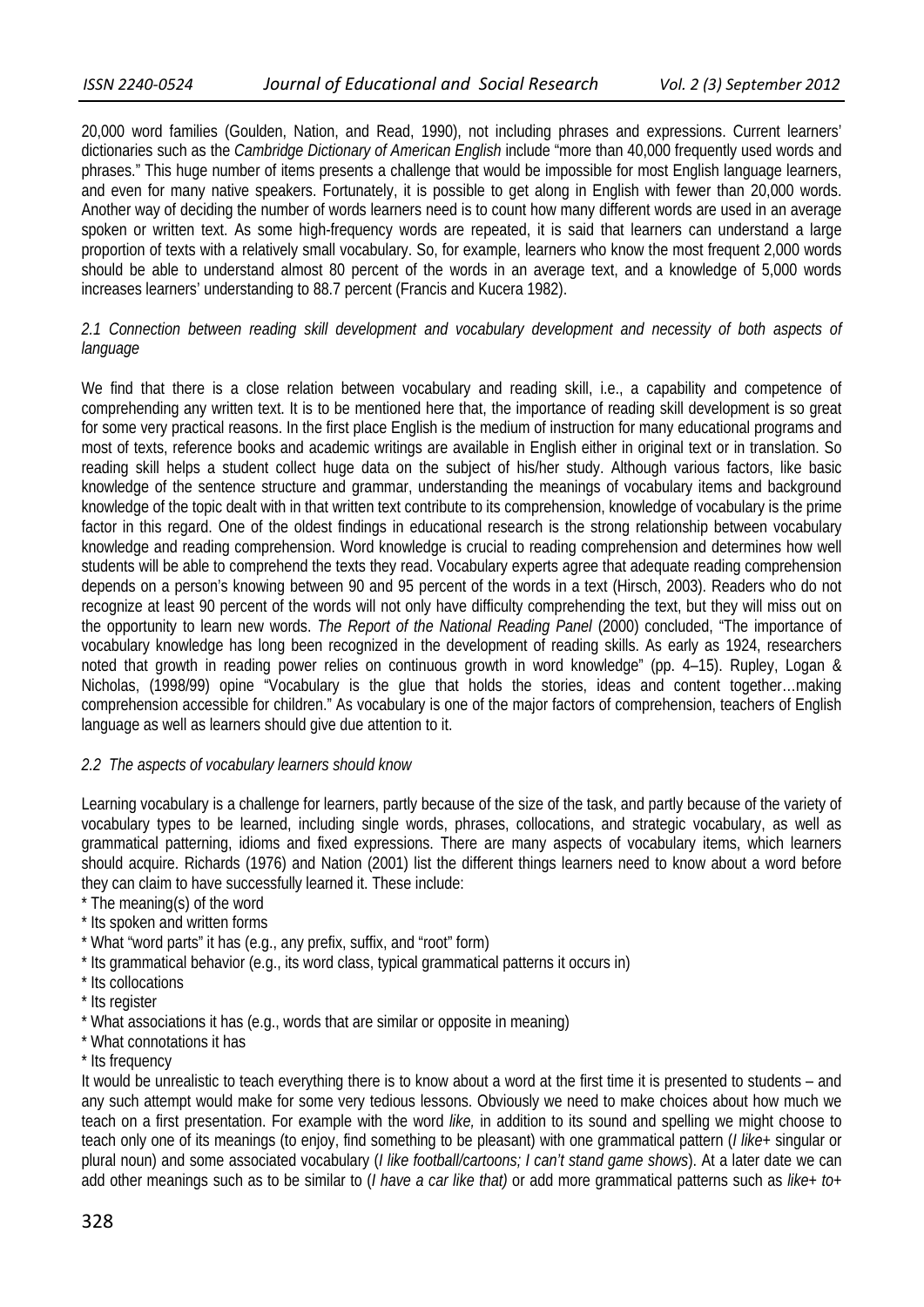verb (*I like to play tennis*). *(*Jeanne Mc Carten 2007) Additionally, even from the elementary level, it is important to include in vocabulary lessons not just single words, but also larger "chunks" such as collocations, phrases, or expressions, even whole sentences, as well as strategic vocabulary (Sökmen-1997). By building up a stock of expressions as well as individual words, students can assemble the language they need to communicate more fluently.

# *2.3 Direct and indirect teaching of vocabulary*

In its analysis of the research on vocabulary instruction, the National Reading Panel (2000) found that vocabulary should be taught both directly and indirectly. Direct instruction means teaching specific words, such as teaching vocabulary prior to reading a selection. It is estimated that students can be taught explicitly some 400 words per year in school (Beck, McKeown &n Kucan, 2002). Another example of direct instruction is the analysis of word roots and affixes (suffixes and prefixes). However, one cannot teach students all of the words they need to learn. Vocabulary instruction must therefore also include indirect instruction methods, such as exposing students to lots of new words and having them read a lot by designing a syllabus, giving assignments and taking regular tests. Indirect instruction also includes helping students develop an appreciation for words and experience enjoyment and satisfaction in their use (Baumann, Kame'enui & Ash, 2003). One of the ways of direct instruction is providing direct meanings of the words. Teachers should provide direct, explicit instruction in specific words. Teachers must remember that direct instruction of specific words is only one component of effective vocabulary instruction.

# *2.4 Words the teacher should choose to teach*

Teachers should focus on words that are important to the text, useful to know in many situations, and that are uncommon in everyday language but recurrent in books (Juel & Deffes, 2004). The following guide was adapted from J.D. Cooper and used in the Texas Reading Academy (Texas Center for Reading and Language Arts, 2002).

\* Before instruction, preview the text, even when using text that has pre-selected vocabulary words.

\* Read the passage and identify vocabulary words you think students will find unfamiliar. Ask yourself: "How difficult is this passage to understand?"

\* Select words that are important to understanding the text.

\* List words, which you predict, will be challenging for your students. You may not be able to teach all of these words. Research supports teaching only a few words before reading.

\* Determine which words are adequately defined in the text. Some may be defined by direct definition and others through context. Expand on these words after reading, rather than directly teaching them before reading.

\* Identify words students may know based on their prefixes, suffixes and base or root words. If structural elements help students determine words' meanings, don't teach them directly.

\* Consider students' prior knowledge. Words can be discussed as you activate and build prior knowledge. Words can also be extended.

\* Determine the importance of the word. Ask yourself: "Does the word appear again and again? Is the word important for comprehending the passage? Will knowledge of the word help in other content areas?" (Cooper, J.D. (1997).

#### *2.5 Clarifying and explaining words*

Once specific words are chosen, the vocabulary instruction must be analytical and substantial for words to "really stick" (Juel & Deffes, 2004). Teachers must provide clear explanations and examples of the meanings of these words in various contexts, and provide students with opportunities to discuss, analyze, and use the words. Simply looking up a definition in a dictionary is not enough. Have students rewrite definitions in their own words, provide examples of situations where the word could be used, supply synonyms (and antonyms when possible) and create sentences using the word that clearly show the meaning. Sometimes it is useful to have students use more than one new word in a single sentence because it forces them to look for relations among words (Stahl, 1999). This kind of direct vocabulary instruction is particularly important for students with learning disabilities (Juell & Deffes, 2004). Direct instruction of specific words can include the following ways:

Synonym: Teachers can present items that covey the same or nearly same meaning. Such as for teaching the meaning of the word 'bright' it can be said that 'bright' is synonymous to 'shining'. It can also mean 'meritorious', such as bright students means meritorious students.

Antonym: In order to make the meaning of one item teachers can present the opposite item, such as the word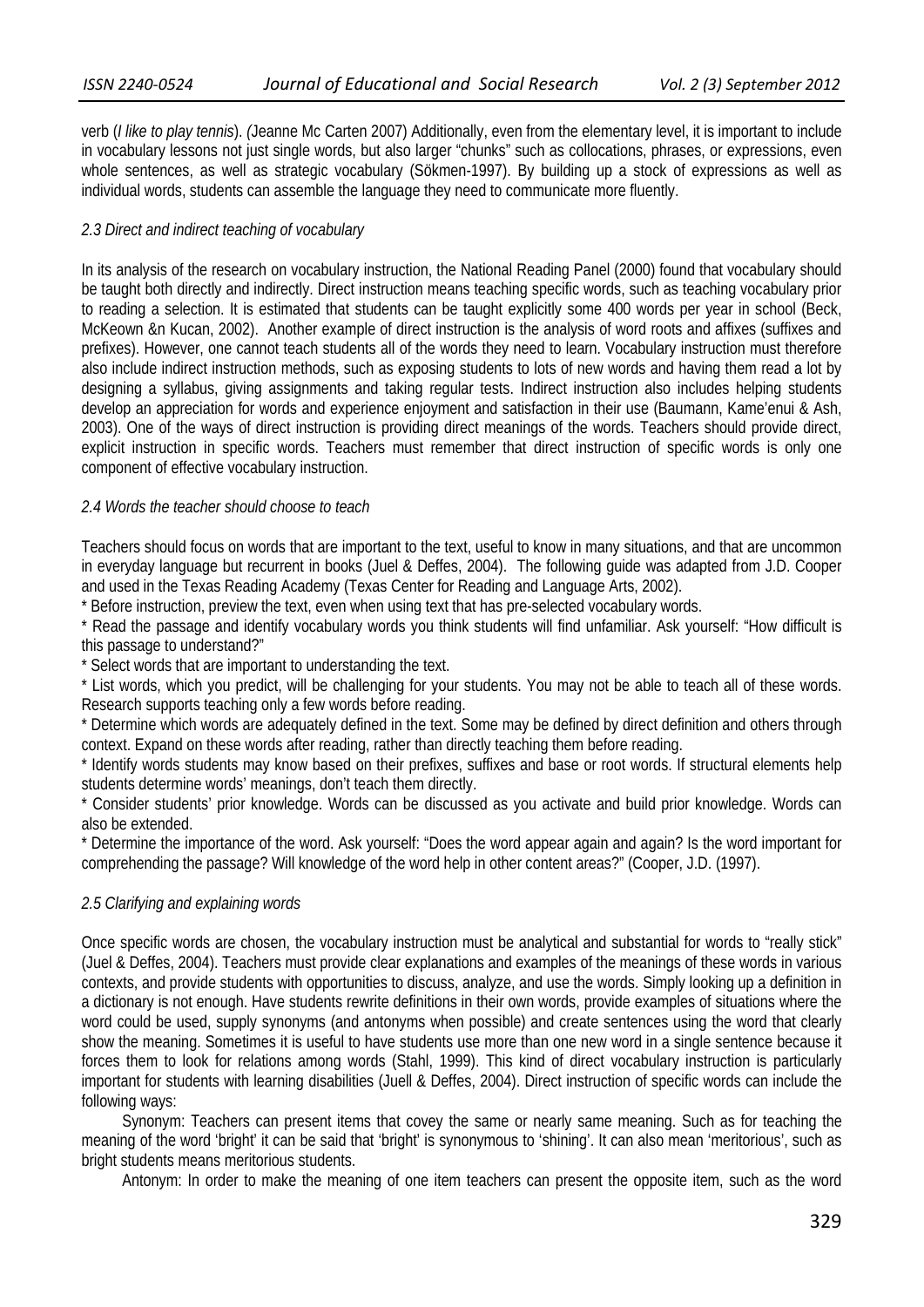'bright' is opposite of 'dim' as in 'dim light'. It may also be opposite of 'dull' as in 'dull student'.

Hyponyms: A new word can be defined by mentioning some other words that serve as specific examples of a general concept, such as dog, lion, mouse, cow, goat are hyponyms of 'animal'.

Co-hyponyms or coordinates: While dog, lion, cow and goat are hyponyms of animal, these animals are cohyponyms/subordinates of each other.

Definition: A new word or item can be defined as in the dictionary to make its meaning clear. Such as the word 'bright' can be defined as a thing which emits or reflects much light, such as a *bright room* is a room which is reflected with much light and a *bright student* is one who is endowed with much light of knowledge.

Illustration: By showing pictures, white board drawing and diagram a teacher can help the student understand the meaning of a new word, such as in order to present the word 'volcano' the teacher can show a picture of volcano or can draw one on the board.

Realia: New words can also be presented by showing real things, such words/phrases like 'modem, pen drive, and 'digital camera, can be presented by showing these things in the class.

Demonstration: A new word can be presented through acting out or miming, such as the meanings of the words like 'snore' 'drag' and 'wrestle, can be shown through acting out and miming.

# *2.6 Analyzing the words: teaching spelling, pronunciation and word roots*

It is extremely necessary to teach the spoken and written forms, i.e., pronunciation and spelling of the word. Spelling knowledge applies not only to the ability to encode words during writing; importantly, it also underlies individuals' ability to *decode* words during the process of reading (Templeton, 2003a, 2003b). Students' spelling knowledge is, therefore, a powerful foundation for their reading and their vocabulary development. The majority of English words have been created through the combination of morphemic elements, that is, prefixes and suffixes with base words and word roots. If learners understand how this combination process works, they possess one of the most powerful understandings necessary for vocabulary growth (Anderson and Freebody, 1981). This understanding of how meaningful elements combine is defined as morphological knowledge because it is based on an understanding of morphemes, the smallest units of meaning in a language.

# *2.7 Teaching grammatical aspects of the words*

Teaching grammatical behavior of the words is an excellent way of enriching students' vocabulary. While focusing on a word teachers should indicate its grammatical label. If the word is a noun, its singular and plural forms should be indicated. Its derivatives also should be taught showing the difference through examples. For example while teaching the word 'breath' teachers should say that it's a noun and the verb form from it is 'breathe'. Then with two examples, such as, *if a person takes breath, he is alive* and *If a person breathes, he is alive* the difference should be made clearer.

# *2.8 Indirect vocabulary teaching: encouraging to wide reading*

Teachers can encourage the students for wide reading saying to them 'The more you read, the more vocabulary you learn'. Increasing the opportunities for such encounters improves students' vocabulary knowledge, which in turn improves their ability to read more complex text. "In short, the single most important thing a teacher can do to improve students' vocabulary is to get them to read more." (Texas Reading Initiative, 2002). Students should read different types of text at different levels, including text that is simple and enjoyable, and some that is challenging.

# **3. Teaching the use of dictionary**

Teachers should teach the use of dictionaries, thesauruses, and other reference works. Exploring dictionary entries can be one important and effective component of understanding a word deeply. The entries can also help students determine the precise meaning of a word. Dictionaries can also provide helpful information about the history of a word and reinforce the interrelationships among words in the same meaning "families." For example, a discussion of run-on entries illustrates how one word's entry can include information about related words—the entry for *entrap* also includes *entraps* and *entrapment*. The usage notes in dictionaries often explain subtle but important differences among words—usually the appropriateness of one word over another in a particular context. Words for which the dictionary is essential may be entered in a student's vocabulary notebook. Dictionaries can also contribute to an interest in and attitudes toward words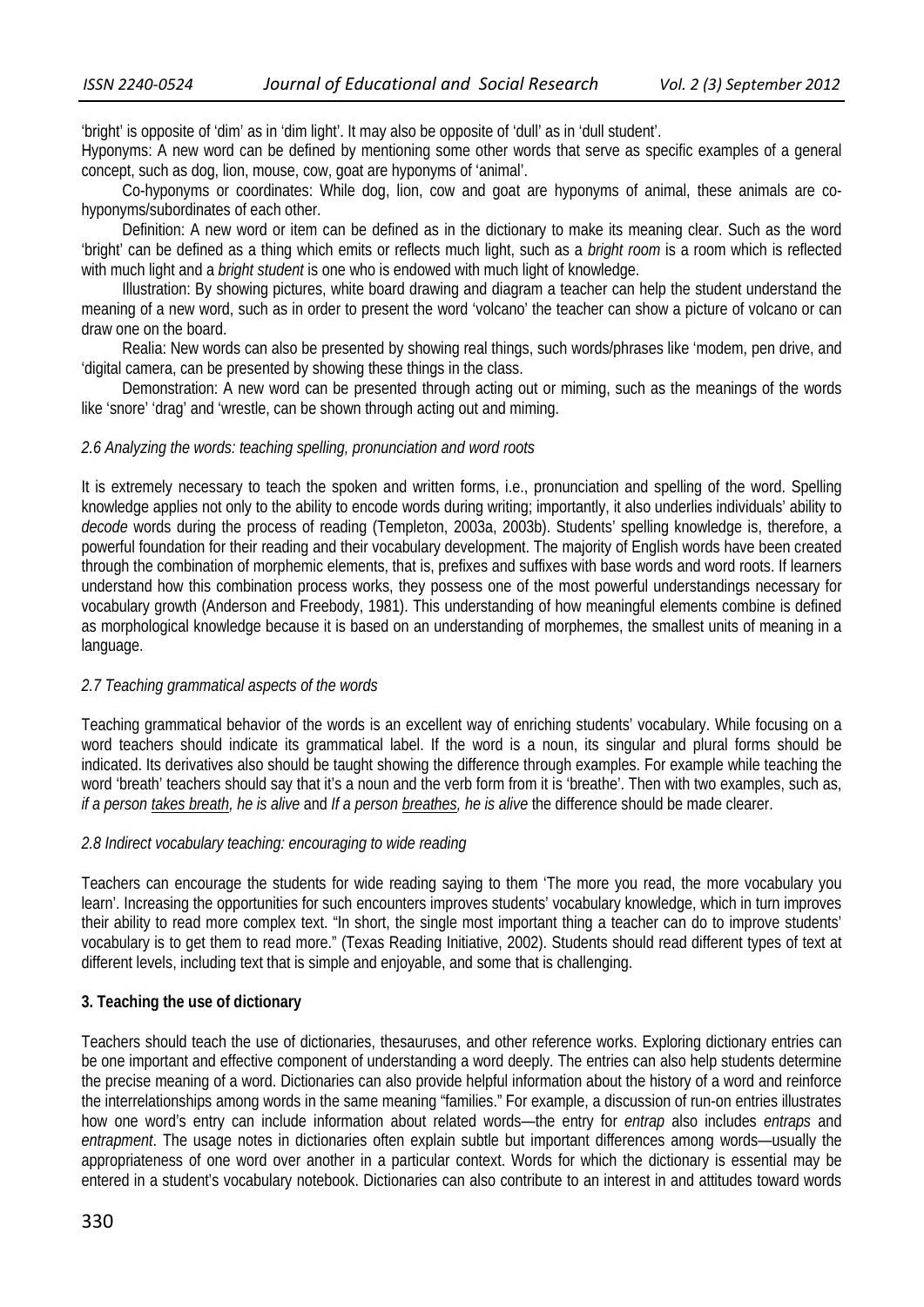that teachers and the students explore. The usage notes in dictionaries reflect a powerful and consistent research finding: every word/concept we know, and the degree to which we really know it, depends on the relationship of that word/concept to other words/concepts.

### *3.1 Multiple exposures to words*

The growth of word knowledge is slow and incremental, requiring multiple exposures to words (Hirsch, 2003; Stahl, 2004). This means seeing the word in different contexts. Every time we encounter a word in context, we remember something about the word. As we encounter a word repeatedly, more and more information accumulates about that word until we have a vague notion of what it means. As we get more information we are able to define that word. "Vocabulary knowledge seems to grow gradually moving from the first meaningful exposure to a word to a full and flexible knowledge" (Stahl, 1999). Teachers should encourage students to actively construct links between new information and previously known information about a word.

#### *3.2 Use of technology for teaching and learning vocabulary*

For teaching vocabulary teachers traditionally use prescribed and non prescribed texts. Students can only be benefited from this teaching if they have those texts in front of them. Unless the students have texts in front of them it is very difficult to keep up the concentration which is extremely necessary for learning. From the practical experience it has been seen that, many students, specially in large classes, don't carry text books. Moreover it is not possible to carry dictionaries in the class room. So while the teachers discuss vocabulary or want to show use of words in the dictionary, only those students are benefited who have texts or dictionaries. Others pass idle time having had nothing to concentrate on. Technology can play a vital role in solving this problem. Now many educational institutions are making the campuses Wi-Fi equipped. In these campuses the students have internet access within the campus. Some digital educational institutions are being introduced as well now. By using a small notebook or laptop students can have access to unlimited sources of knowledge. Teachers also can use laptops and multimedia projectors to carry the students to the world of internet. By using internet through multimedia projectors the teachers can show multiple uses of words in the online dictionary. Teachers can show the corpus to show the words in different contexts, browse internet through multimedia projectors to take the students to various websites which provide students knowledge of vocabulary. Moreover using internet through multimedia projector is the only way to show the student the latest words which are always being introduced in the language. As these new words may only be available in the latest editions of the dictionaries it is really difficult to show them to the students without using internet.

# *3.3 Using corpus through multimedia projector*

A corpus is basically a collection of texts which is stored in a computer. The texts can be written or spoken language. Written texts, like newspapers and magazines, can be entered into the computer from a scanner, a CD, or the Internet. Spoken texts, like conversations, are recorded and then the recordings are transcribed; that is, they are written down word for word, so that the texts of these conversations can be fed into the computer database. It is then possible to analyze the language in the corpus with corpus software tools to see how people really speak or write. Corpus tools help us analyze the huge amount of data in the Corpus. It can consist of millions of words. But in addition to providing the more statistical kinds of information the Corpus also gives us access to hundreds of texts which we can read in order to observe how people use vocabulary in context – a qualitative analysis. For example, it is possible to see what kinds of vocabulary people use to talk about a topic like music or celebrities, or how they repeat words, or avoid repeating words by using synonyms Using corpus is an extraordinary way of knowing about collocation, the way in which two or more words are typically used together. For example, we talk about *heavy rain* but not *heavy sun,* or we say that we *make* or *come to a decision,* but we don't *do a decision.* So, *heavy rain* and *make a decision* are often referred to as collocations and we say that *heavy* collocates with *rain,* or that *heavy* and *rain* are collocates of each other. With collocation software we can search for all collocates of a particular word, that is, all the words that are used most frequently with that word and especially those with a higher than anticipated frequency. The Corpus can show us the grammatical patterns that vocabulary forms – or the grammar of vocabulary. This is very helpful with verb complements, i.e., items and structures that must follow or that usually follow any particular verb, such as objects or infinitive verbs.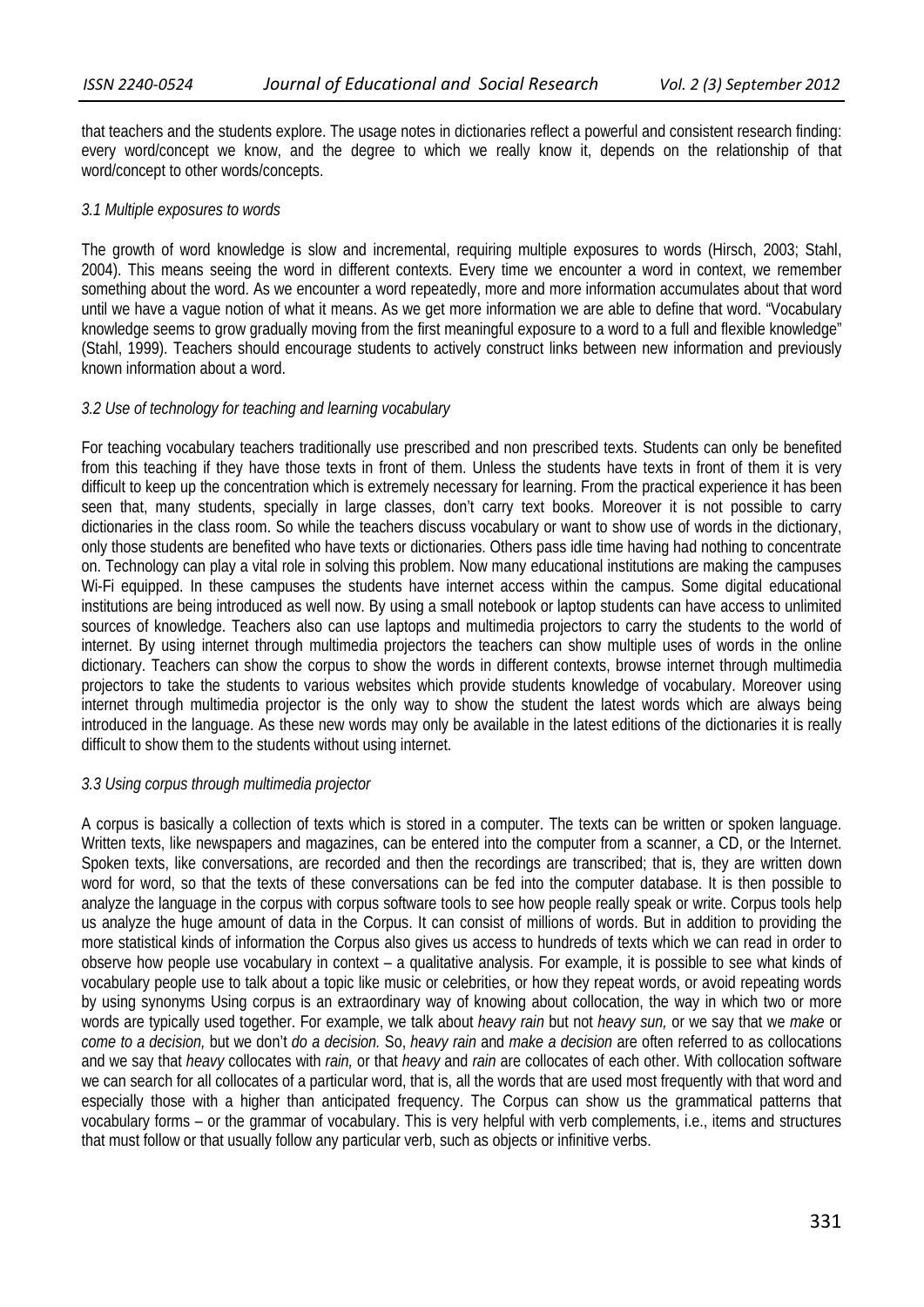# *3.4 Using online dictionary through multimedia projector*

It's a known fact that dictionary is the best source of knowing the pros and cons of a word. But probably it will not be advisable to ask the students to carry dictionaries to the class room. In this regard technology has given us an unparalleled opportunity. By using projector and laptop in a non WiFi equipped campus the teachers can show the meaning, pronunciation, uses in examples and origin of some words in the online dictionaries, many of which are available in the internet and in the Wi-Fi equipped campus the students also can browse for the word as per the direction of the teachers. For example, If any student wants to know the meaning of the word 'genocide, the teacher at first can explain it in his own way, then he can show it in the online dictionary by typing the word in the search bar of search engines like Google, MSN etc. A result of this type has been shown below.

A search of the said word has shown the author lots of sources to know about this word. When a site, http://dictionary.reference.com/browse/genocide, has been browsed the following information about the word has been received from different online dictionaries.

 **Gen.o.cide** [jen-*uh*-sahyd] *noun:* The deliberate and systematic extermination of a national, racial, political, or cultural group. Gen.o.cide [Origin: 1940-45;<Greek *géno* (*s*) race + -cide, *Related forms:*  gen·o·cid·al, *adjective* 

[Source: Dictionary.com Unabridged, Based on the Random House Dictionary, © Random House, Inc. 2012.]

# *Example Sentences*

\* No other country can intervene to stop this violence since it is not considered genocide.

\* They have since deleted a link to genocide campaign from the presidential genocide.

\* It is only important because you labeled it genocide. [Source: World English Dictionary]

**genocide —** *n*: The policy of deliberately killing a nationality or ethnic group

[C20: from *geno-,* from Greek *genos* race + -cide ]

# **geno'cidal**— *adj*

[Collins English Dictionary - Complete & Unabridged 10th Edition, 2009 © William Collins Sons & Co. Ltd. 1979, 1986 © HarperCollins, Publishers 1998, 2000, 2003, 2005, 2006, 2007, 2009]

Word Origin & History

# **genocide**

1944 apparently coined by Polish-born U.S. jurist Raphael Lemkin in his work "Axis Rule in Occupied Europe" [p.19], in reference to Nazi extermination of Jews, lit. "killing a tribe," from Greek genos" race, kind" (see genus)+-cide. The proper formation would be \*genticide. [Cultural Dictionary]

**genocide** [( jen -uh-seyed)] :The deliberate destruction of an entire race or nation. The Holocaust conducted by the Nazis in Germany and the Rwandan genocide are examples of attempts at genocide. [The American Heritage® New Dictionary of Cultural Literacy, Third Edition Copyright © 2005 by Houghton Mifflin Company. Published by Houghton Mifflin Company]

# *3.5 Projecting the vocabulary teaching and testing sites in the class and encouraging the students to browse and work with those sites personally*

Use of vocabulary teaching and testing sites can be a very enjoyable activity both in the class room and in personal study. There are so many sites which test learners' strength of vocabulary. If the teachers spend a little time at every class in working with any of these sites it can contribute a great deal in students' vocabulary growth. Teachers can also arrange competition among the groups of students. One of such valuable sites is www.vocabulary.com. This site tests learners' vocabulary by arranging questions in sets of ten questions and allocating scores for the sets. Each question has four options. If the browser chooses right answer, it congratulates and encourages the browser excellently. If wrong answers are chosen, the site not only shows the correct answer, but also shows the meaning and use of the word in the context. At the end of the set, it shows the result and score obtained. The vocabulary questions are of several styles. In some questions a context is given and the browser is asked to fill up the gap with correct vocabulary taken from the four options. In some other questions directly the meanings are asked. Some specimen questions are as follows:

"We could have gone further in reducing America's debt with **a sensible** compromise that both cut discretionary spending and raised revenues," she said.

In this sentence, **a sensible** means: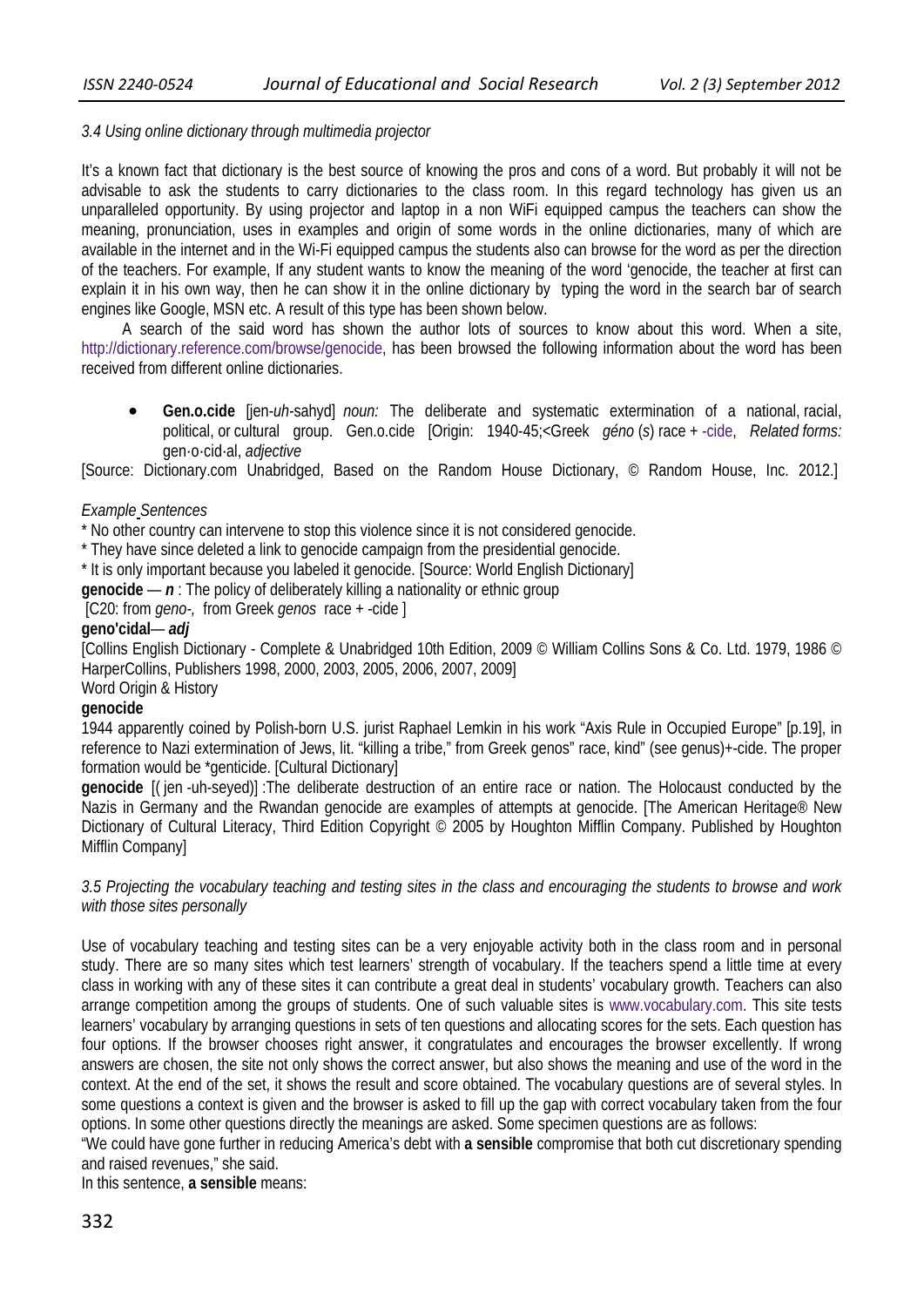| a sociable                  | Look Up |
|-----------------------------|---------|
| a reasonable                | Look Up |
| an unnecessary              | Look Up |
| a foolish                   | Look Up |
| (Llora regganghlaig shogan) |         |

(Here *reasonable* is chosen)

*Correct!* 

**Sensible** is an adjective that means *showing reason or sound judgment*

#### **campaign** means :

| gaze    |                        | Look Up |
|---------|------------------------|---------|
| whisper |                        | Look Up |
| drive   | (drive is chosen here) | Look Up |
| permit  |                        | Look Up |
|         |                        |         |

*Nice Job!* 

**Campaign** is a noun that means *a series of actions advancing a principle or tending toward a particular end*

#### **preposterous** means :

| <b>ludicrous</b> (This meaning is chosen here with a second click) | Look Up |
|--------------------------------------------------------------------|---------|
| plumb                                                              | Look Up |
| nominal                                                            | Look Up |
| audacious                                                          | Look Up |

# *You got it!*

#### **Preposterous** is an adjective that means *incongruous; inviting ridicule*

*(Since the browser could not choose the correct meaning in the first click a description of the word is given here)* To a vegetarian, the idea of eating a 52-ounce T-bone steak would seem *preposterous*- absolutely absurd. When the word *preposterous* was first used, it meant reversing the normal order of things-putting what was last first, and vice versa. Imagine putting on your underwear over your pants and you'll see that there is a kind of absurdity in something that's backwards, which is why *preposterous* came to mean "ridiculous". The word is often used as a part of an exclamation: a chef who is to cook with nothing but jelly beans might exclaim, "That's *preposterous*!"

# **4. Conclusion**

To sum up, there is no alternative to enriching the stock of vocabulary if we really want to develop our reading skill. Without grammar we can understand a little, but without vocabulary we can't understand anything. Teachers' adopting right approach, using interesting materials, learners' interest and diligence and use of technology based activities and approaches will undoubtedly play an important role in enhancing students' strength of vocabulary. Technology has facilitated the learning of vocabulary to a great extent. By using laptop and projector teachers can provide more than enough information about the pros and cons of the words, phrases and idioms. The use of technology will also enhance students' interest and enjoyment. Just spending a few minute in the class and assigning different web based assignments to the group of students and arranging competition will undoubtedly show tremendous success. This web based activities can be started from the secondary level and can be extended to tertiary level. Marks can be allocated in the examination. A well devised plan in this respect will create lots of skilled reader who will be invaluable wealth for any country.

#### **References**

Anderson, R.C., and Freebody, P. (1981). Vocabulary knowledge. In J. Guthrie (Ed.), *Comprehension and teaching: Research reviews*, 77–117. Newark, DE: International Reading Association.

- Beck, I.L., McKeown, M.G., & Kucan, L. (2002). *Bringing words to life: Robust vocabulary instruction*. New York: Guilford Press.
- Baumann, J.F., Kame'enui, E.J., & Ash, G. (2003). Research on vocabulary instruction: Voltaire Redux. In J. Fllod,
- Cooper, J.D. (1997). *Literacy: Helping children construct meaning* (3rd ed.). Boston: Houghton Mifflin.
- D. Lapp, J.R. Squire, & J. Jenson (Eds.), *Handbook of research on teaching the English Language Arts* (2nd ed.). Mahwah, NJ: Lawrence Erlbaum.